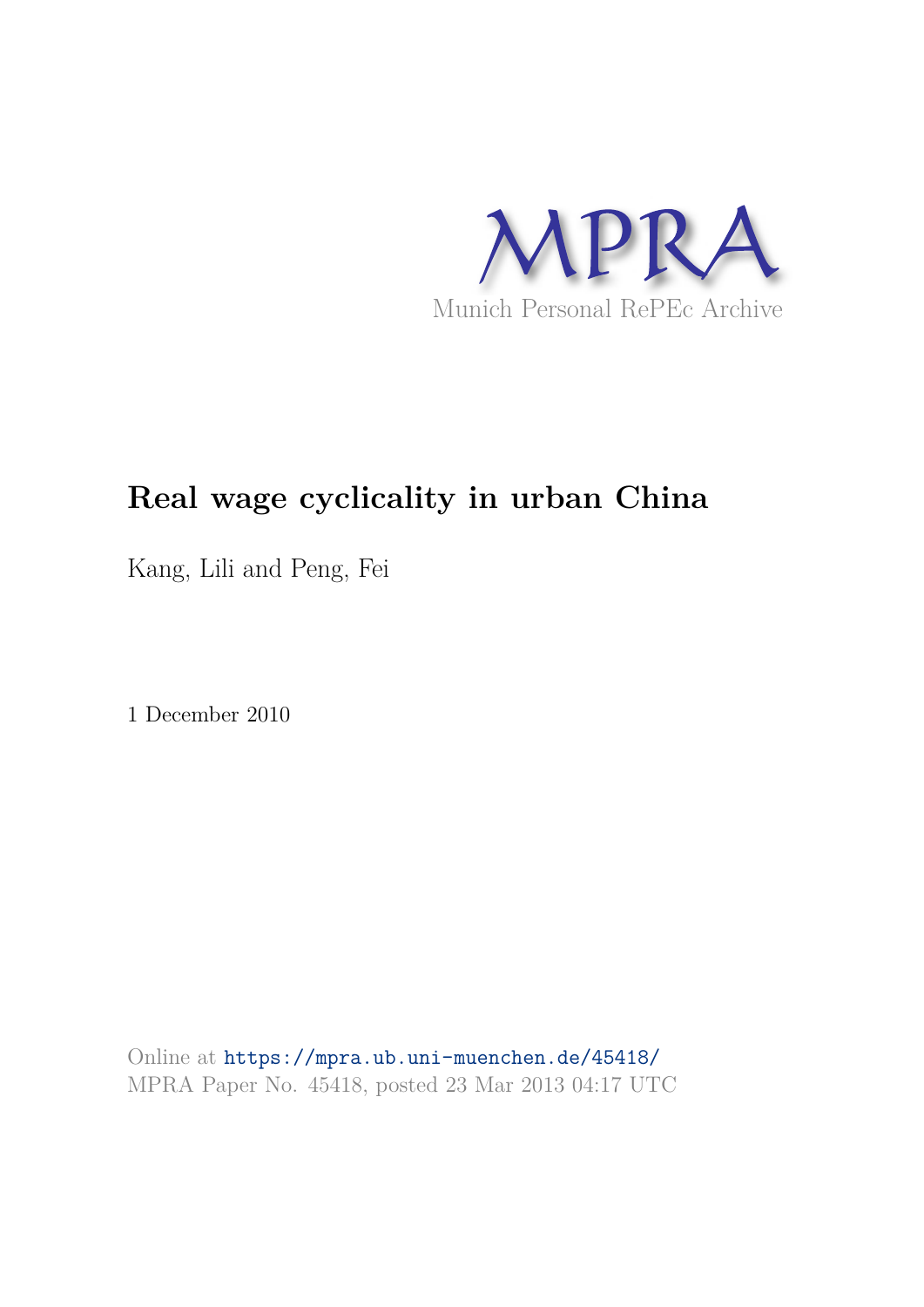## **Birmingham Business School Management Department Discussion Paper 2010**

### **Real wage cyclicality in urban China** ☆

Lili Kang<sup>a,\*</sup>, Fei Peng<sup>b</sup>

a *University of Birmingham Business School, Department of Management* b *University of Birmingham Business School, CREW*

#### **Abstract**

 This paper investigates the cyclical behaviour of real wages in urban China using the China Health and Nutrition Survey (CHNS) 1989-2006. Using changes in the unemployment rate as the cyclical measure, we find pro-cyclicality in the public sector and small/medium firms, but not in big firms. We also find real wages of male, high educated or ever married workers are flexible. Including bonuses increases the procyclicality of regular wages.

*Keywords: Real wage cyclicality; Panel data; CHNS; Coordination* 

*JEL codes: E32; J31; J64* 

 $\overrightarrow{r}$  The China Health and Nutrition Survey Data (CHNS) are used with the permission of the Carolina Population Centre based at the University of North Carolina at Chapel Hill. Neither the original collectors of the data or distributors bear any responsibility for the analyses or interpretations presented here. All remaining errors are our own.

\*Corresponding author. Birmingham Business School, University House, Edgbaston Park Road, Birmingham, B15 2TY, UK. Tel.: +44 121 414 2566; fax: +44 0121 414 7380. *E-mail: lxk699@bham.ac.uk*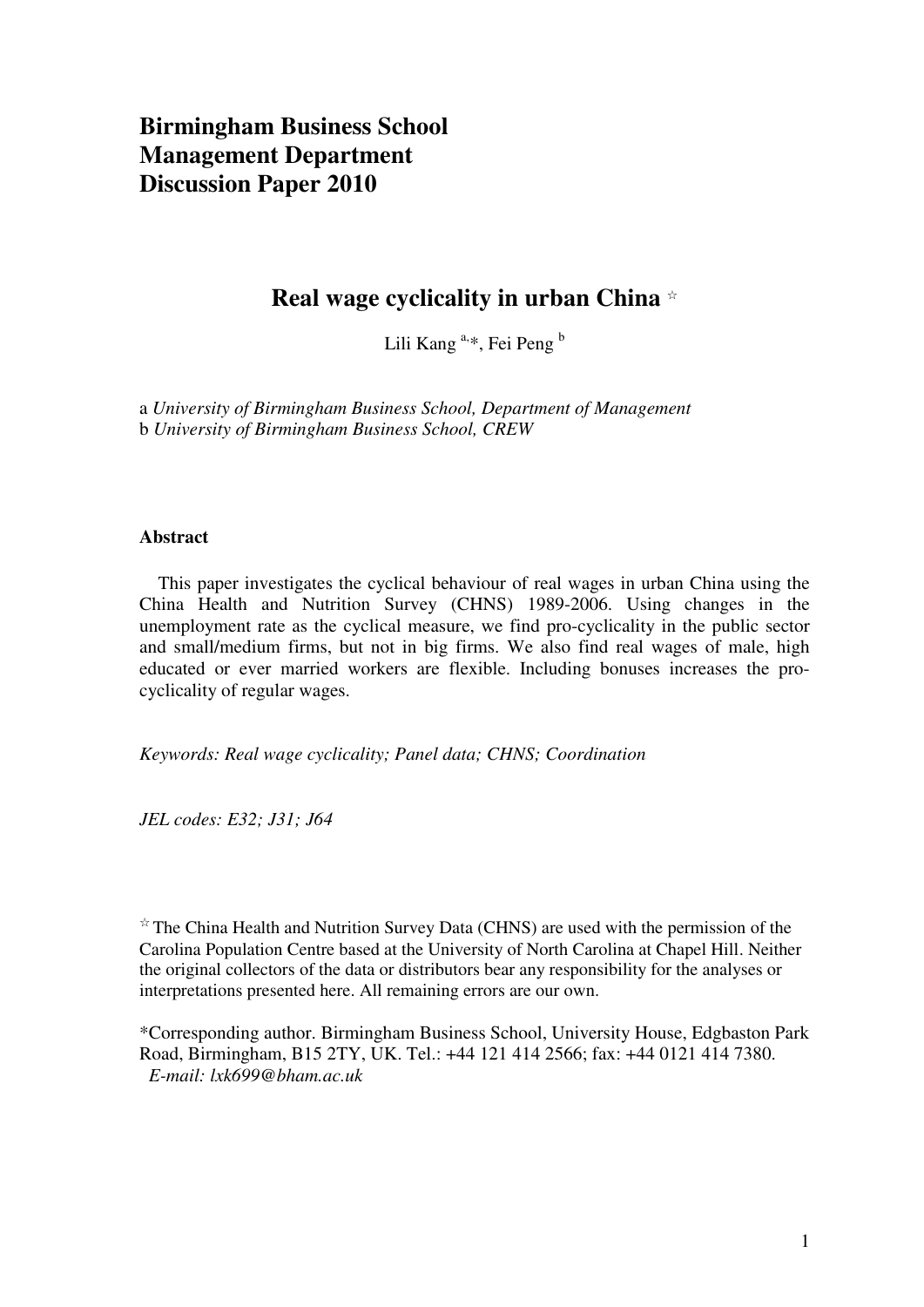### **Real wage cyclicality in China**

#### **1. Introduction**

This paper analyses real wage adjustment over the business cycle using panel micro data for urban China 1989-2006. China had a regulated economy which forms an instructive contrast with the more flexible economies such as the US and the UK (see Devereux 2001 for the US; and Devereux and Hart 2006 for the UK). Our aim is to provide a factual basis for inquiry, using microeconomic panel data from the China Health and Nutrition Survey Data (CHNS).

In practice, China's wage-setting institutions are regarded as a dual system (see e.g. Song 1990, Peng 1992). On one hand, China is in the transition process of labour market (Nee, 1996). From the foundation to the late 1970s, China had essentially no labour market (Walder, 1986). The public sector dominates in the urban China, and the Bureau of Labour and Personnel centrally determined and controlled the wages of all workers through a national grid system. This heavy planning led to poor effect incentive which depressed productivity and innovation. This situation changed when China began its market reforms. In 1986, the State Council formally introduced individual labour contracts to end the system of permanent employment. By the early 2000s, the labour market began to determine wages and employment (Meng, 1997; and Freeman 2007).

On the other hand, China's system of wage setting is command/market coordinated. China's coordinated wage setting results in wages being more responsive to macroeconomic shocks, since coordination assists altering incentives, facilitating efficient bargaining, and increasing information, communication, and trust (Lin, 1995; Freeman, 2007). In other words, the parties' gains to changing wages are higher if all change, so that there is a "strategic complementarity". Wage rigidity may be a result of coordination failure (see more discussion in Ball and Romer, 1991; Peng and Siebert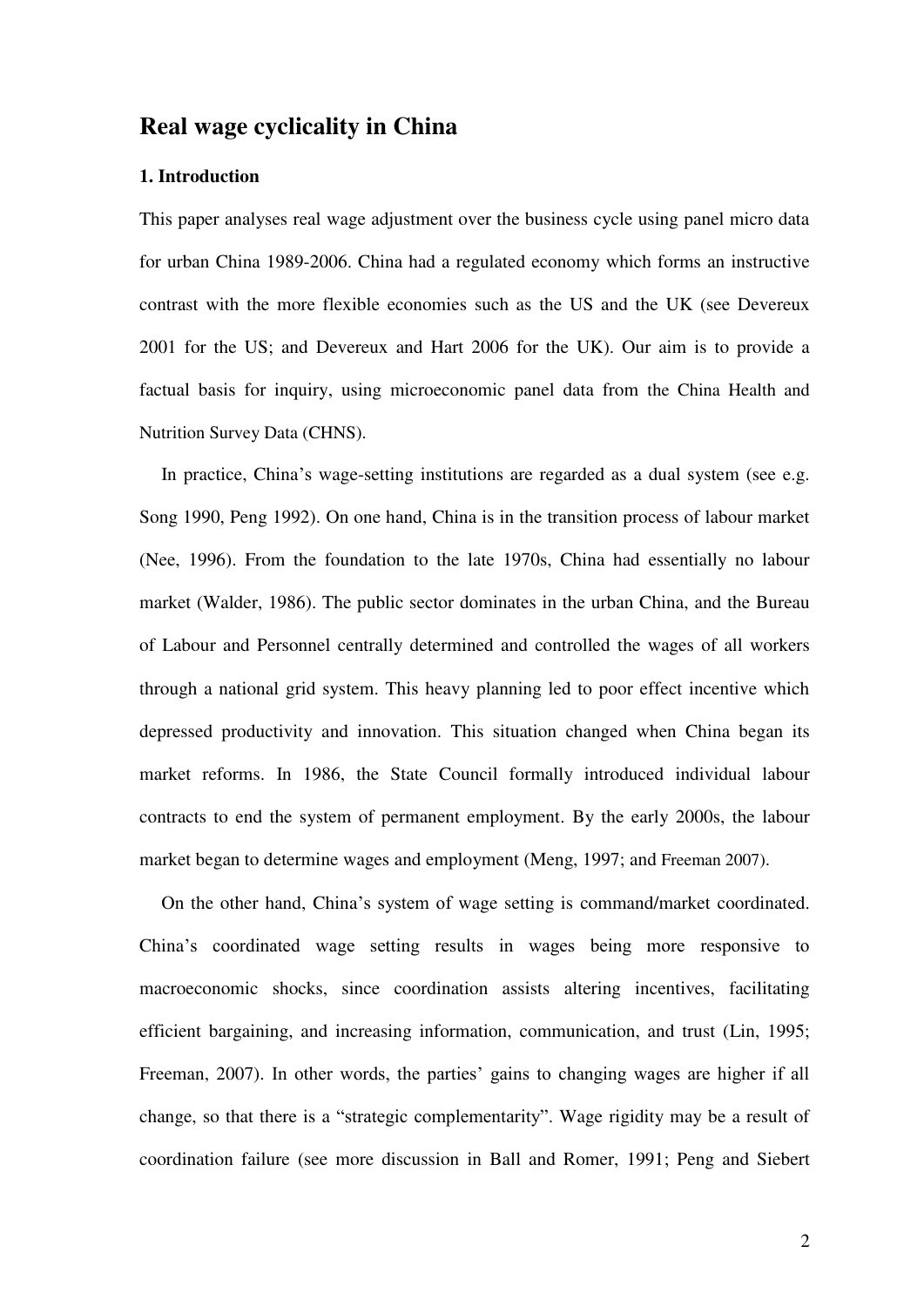2008) in wage adjustments. In this paper we directly test whether individual labour contracts or such command/market coordination makes real wages responsive to macroeconomic shocks in urban China

#### **2. Data and econometric methods**

The dataset used in this paper is the China Health and Nutrition Survey (CHNS). The survey employs a multistage random-cluster sampling process to draw households from nine provinces (Guangxi, Guizhou, Heilongjiang, Henan, Hubei, Hunan, Jiangsu, Liaoning, and Shandong). We use seven waves of CHNS data (1989, 1991, 1993, 1997, 2000, 2004 and 2006) and concentrate on wage earning employees who work in the urban areas of the nine provinces. We exclude self-employed workers, workers in "Agriculture, forestry, animal husbandry, fishery and water conservancy" sector, and owners of private or individual enterprises because it is difficult to separate their wages from the profit income.

Real hourly wage is real annual earnings divided by annual total working hours. Nominal annual earnings, which include regular wages and bonuses from the employer, are converted into real annual earnings using corresponding deflators of provincial urban CPI (Consumer Price Index) based on year 1995, provided by the National Bureau of Statistics of China (NBSC). We use changes of the provincial urban registered unemployment rates as our cyclical indicator of local labour market, also from the NBSC.

Our approach offers two advances. First, we use data on real wage movements from a panel of individuals rather than aggregate data. Using aggregate data, most studies of real wage behaviour have concluded that real wages are at best weakly pro-cyclical in China (e.g. Sabin, 1999; Wu, 2004). However, aggregate data ignore the fact that, over the cycle, more unskilled workers become employed in expansion and pull the aggregate average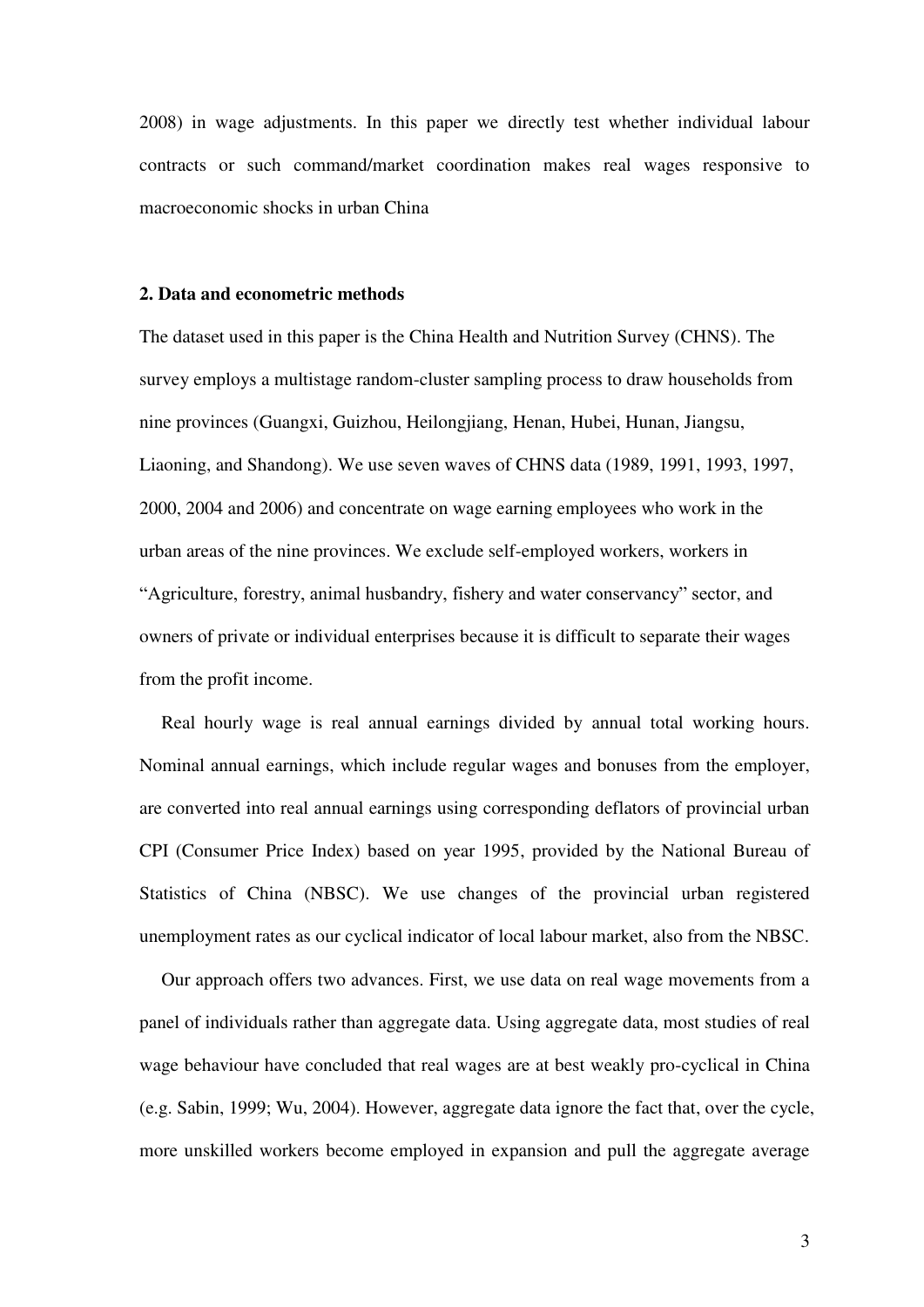wage downwards. The converse occurs in recession. Thus, an aggregate wage series is counter-cyclically biased (Solon et al., 1994). For this research, we formed an unbalanced panel of 5,978 workers with clear employment information. Total observation number is 15,885.

Second, we can avoid the underestimation errors of putting aggregate variable (for example provincial unemployment rates) into a regression using micro data. Moulton (1986) shows that individuals in the same year/region will share some common component of variance that is not entirely attributable either to their measured characteristics (e.g., age) or to the aggregate unemployment rate in that year. In this case, the error component in simple OLS regression will be positively correlated across people in the same year, so we will underestimate the standard error on the unemployment variable (also see Shin, 1994). Unfortunately, this problem has been ignored by authors on Chinese wage behaviour (Appleton et al., 2005). Again, such a finding might provide an insight into the working of labour market institutions in the particular case. Therefore, our empirical work uses the standard two-step estimation procedure (beginning with Solon et al., 1997) to get round the Moulton (1986) problem. In step 1 we estimate a wage change equation using individual data. This equation is given by:

$$
ln \frac{W_{ilt}}{W_{il,t-s}} = \alpha_0 + \alpha_1 Age_{ilt} + \sum_{l=1}^{L} \sum_{t=1}^{T} \alpha_{lt} R_l Y_t + \varepsilon_{ilt}
$$
 (1)

where W<sub>ilt</sub> is real average hourly earnings of individual i in province  $1$  ( $l=$  Guangxi, ..., Shandong) and year t ( $t = 1991, \ldots, 2006$ ), and s equals 2, 3 or 4 according to whether the most recent interview before the year t interview was two, three or four years earlier. Age<sub>it</sub> is a cubic in age, R<sub>l</sub> denotes a province dummy, Y<sub>t</sub> denotes a year dummy and  $\varepsilon_{ik}$  is a random error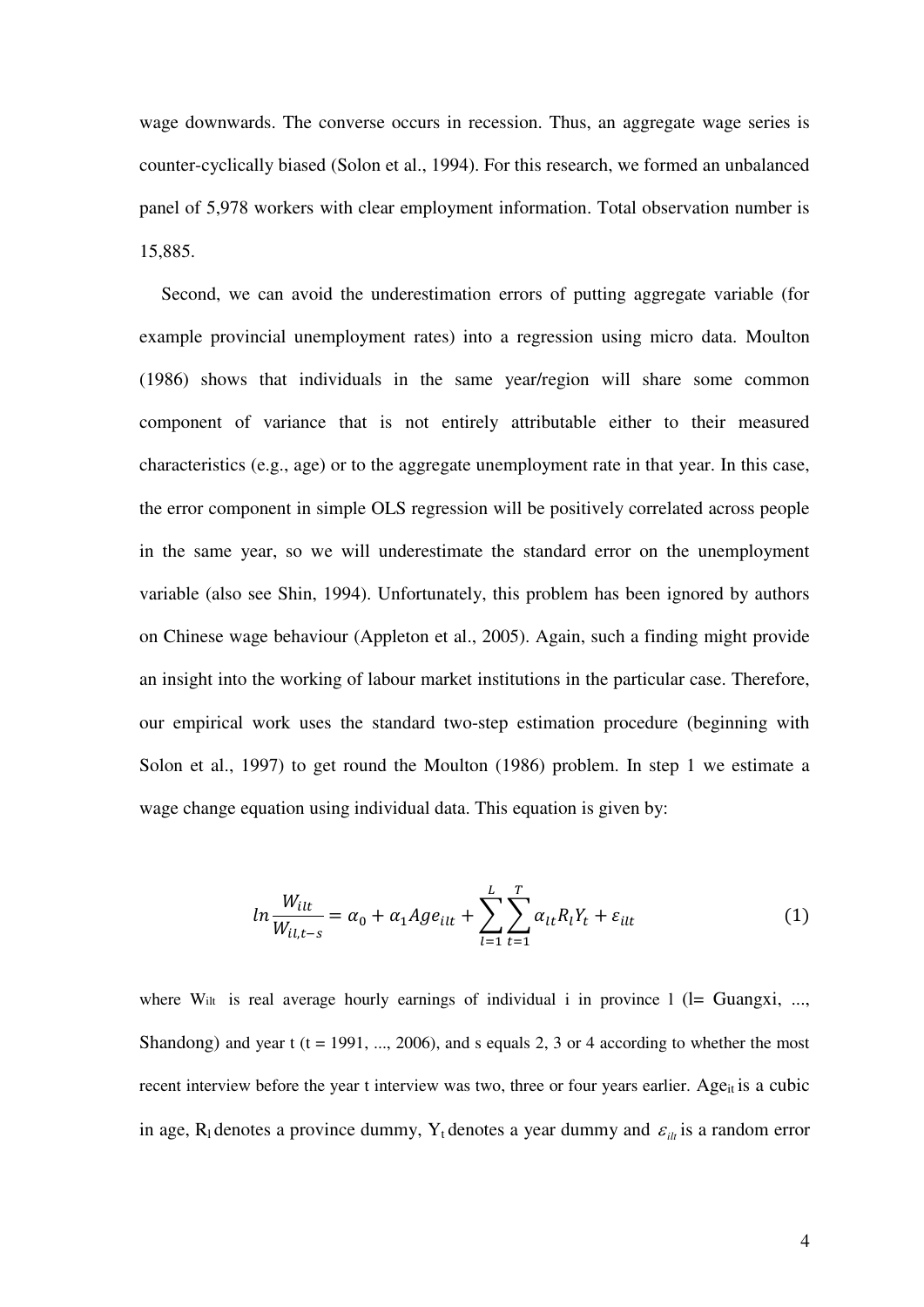term. This step gives us a panel data of wage changes for the workers in province l and between t and t-s, that is,  $\alpha_{\text{lt}}$ .

In step 2, we then derive estimates of the wage cyclicality of workers by regressing  $\alpha_{\text{lt}}$ on the provincial unemployment change variable  $(\Delta u_{\text{It}})$ , with provincial fixed effect  $(R_1)$ and time dummies  $(Y_t)$ . This equation is given by:

$$
\widehat{\alpha_{lt}} = \delta_0 + \delta_1 \Delta u_{lt} + \delta_3 R_l + \delta_4 Y_t + \gamma_{lt} \tag{2}
$$

In this step, we only have time series variation for each province, reducing the number of observations – in our case 6 waves of 9 provinces (actually only 49 observations in the step 2 as the wage data of *Liaoning* are missing in 1997, *Heilongjiang* missing in 1989, 1991 and 1993). We use weighted least squares where the weights are the numbers of individuals observed in a given year. Our data cover more than one full business cycle in China.

#### **3. Empirical results**

The results for the unemployment change coefficients from equation (2) are reported in Table 1. The estimated total wage cyclicality (whole sample, column 1) is negative and significant. One point increase in the local unemployment rate would decrease the real wage by 6%. We differentiate between the public and private sector and find markedly different labour markets. Real wages of workers in the public sector exhibit significant and highly pro-cyclical movements (10.1%), which are also significant and highly procyclical in small/medium firms (fewer than 100 employees, 9.6%). However, wages in the private sector and big firms are rigid. It appears as though coordinated response to economic shock increase wage flexibility in the public sector, but the coordination fails in the private sector. Put in another way, for the public sector which is coordinated by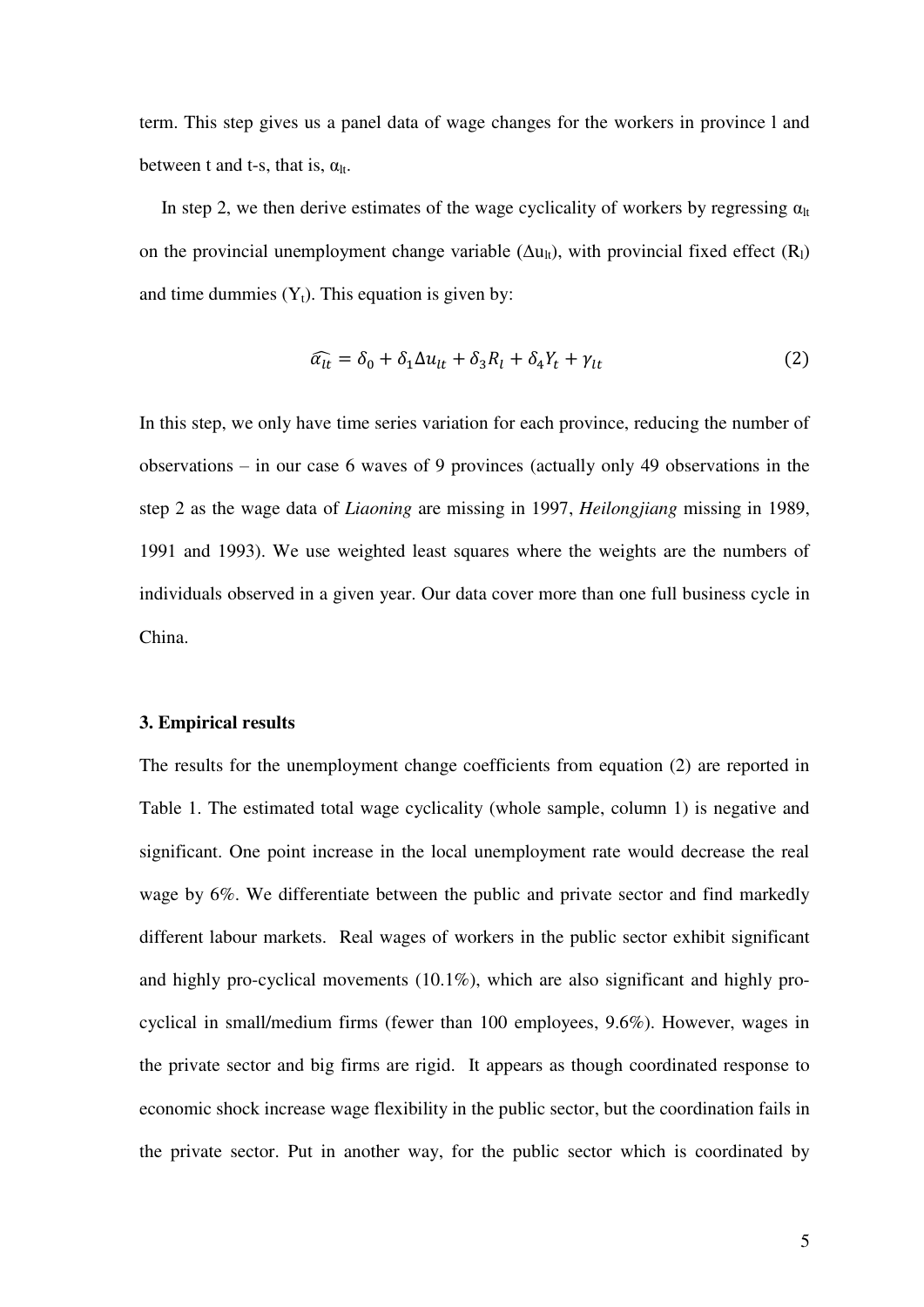command and market, the benefits of coordination are real. However, these benefits do not extend to the disadvantaged economic agents in private sector. Big firms may have more internal resources to smooth out the business cycle. Workers in small/medium firms can have flexible wages by using individual labour contract while they are less command/market coordinated. We also find real wages of male, high educated or ever married workers are more flexible than others.

#### (Table 1 around here)

Next, we present three sensitivity tests for our results. Firstly, since we work with annual earnings for hourly wage, we require a measure of annual hours. Errors in reporting of hours can give rise to spurious cyclicality of wages. In particular, workers may report contract hours rather than actual hours worked, causing reported hours to remain overly steady from year to year. Such understatement of the cyclicality of hours will give an overstatement of the cyclicality of hourly wages. Hence, we present the sensitivity test for the annual earnings in column 2, which show very similar cyclicality pattern as hourly wage. Thus, we take it that the bias from misreporting of hours is not large for our data.

Secondly, column 3 gives the consequences of nominal hourly wage. While the effect of unemployment rate becomes insignificant for the whole sample and males, there is not much change in the significant and positive coefficients for workers in the public sector and small/medium firms, as well as those high educated and ever married workers. Hence, our results do not show a significant negative association between the CPI and unemployment rate in urban China, i.e. the Philips curve.

Finally, Table 1 presents the cyclicality of regular wage (excluding bonuses). Bonuses are associated with employers' profit hence should be more flexible than regular wage.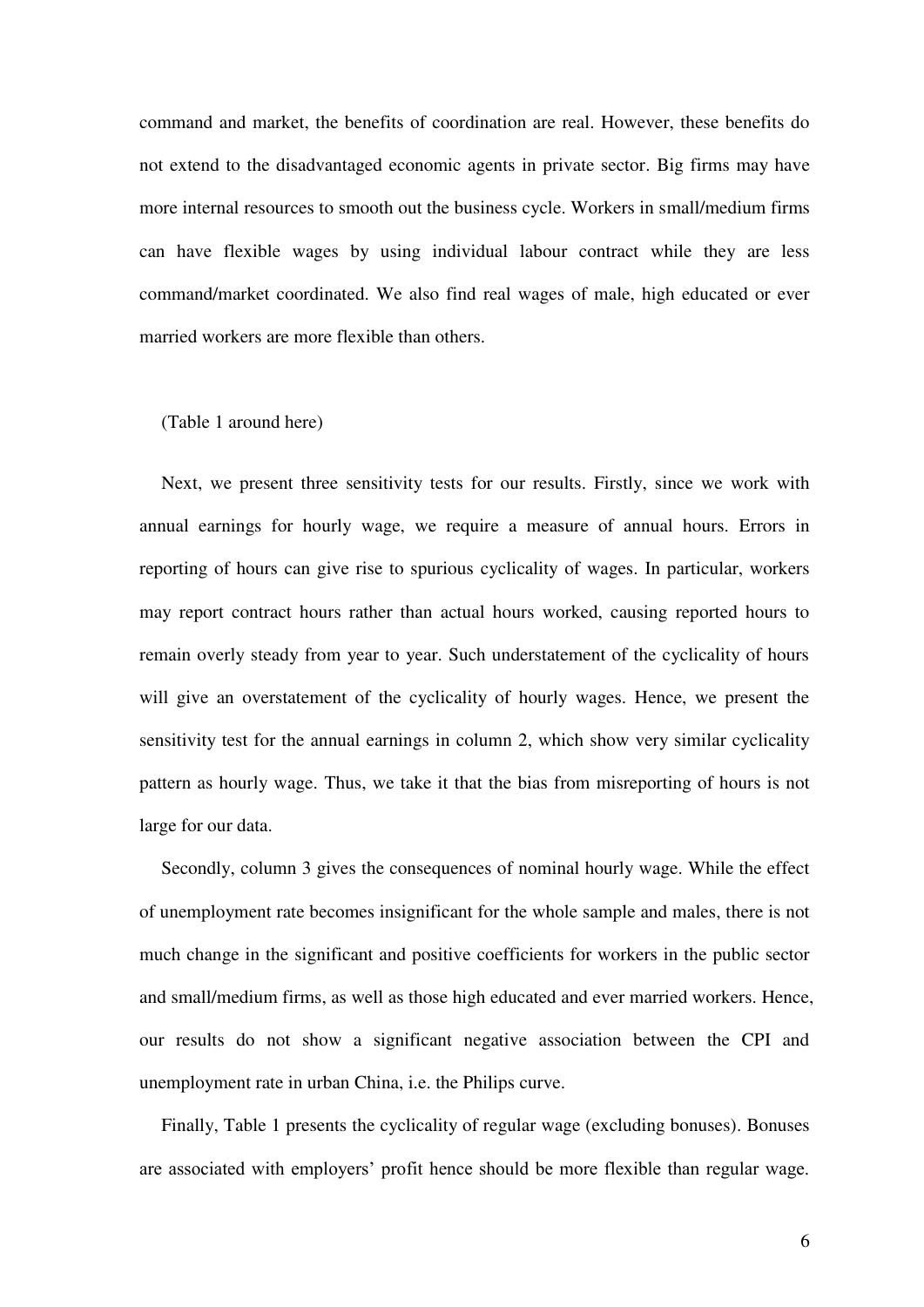Excluding bonuses from our wage variable may decrease the pro-cyclicality. The final column reveals insignificant coefficients for the whole sample and most sub-groups, but the pro-cyclicality of real wages of workers in the public sector and small/medium firms are still robust.

#### **4. Conclusions**

This paper investigates the cyclical behaviour of real wages in urban China using the CHNS 1989-2006. Using changes in the unemployment rate as the cyclical measure, we find real wages of workers in the urban areas to be pro-cyclical. We find robust procyclicality in the public sector and small/medium firms.

The results suggest that real wages are not sticky in the public sector, suggesting a successful process of command/market coordination. The lagging private sector seems unable to catch up with the changes. These sticky wages in the private sector are from the coordination failure, which cannot help workers keep their jobs as the local labour market is tight, as well as get more benefit of economic growth as the local labour market is loose. The small/medium firms are also sensitive to the local labour market condition, consistent with the development of labour market based on individual contract. However, we might argue that big firms prefer the rigid wage setting. The policy conclusion seems to be that the coordinated wage-setting institutions give flexible wages in the public sector hence urban China. The development of labour market also helps small/medium firms to set up flexible individual contracts. However, for lagging private sector and big firms, rigid wage may delay recovery.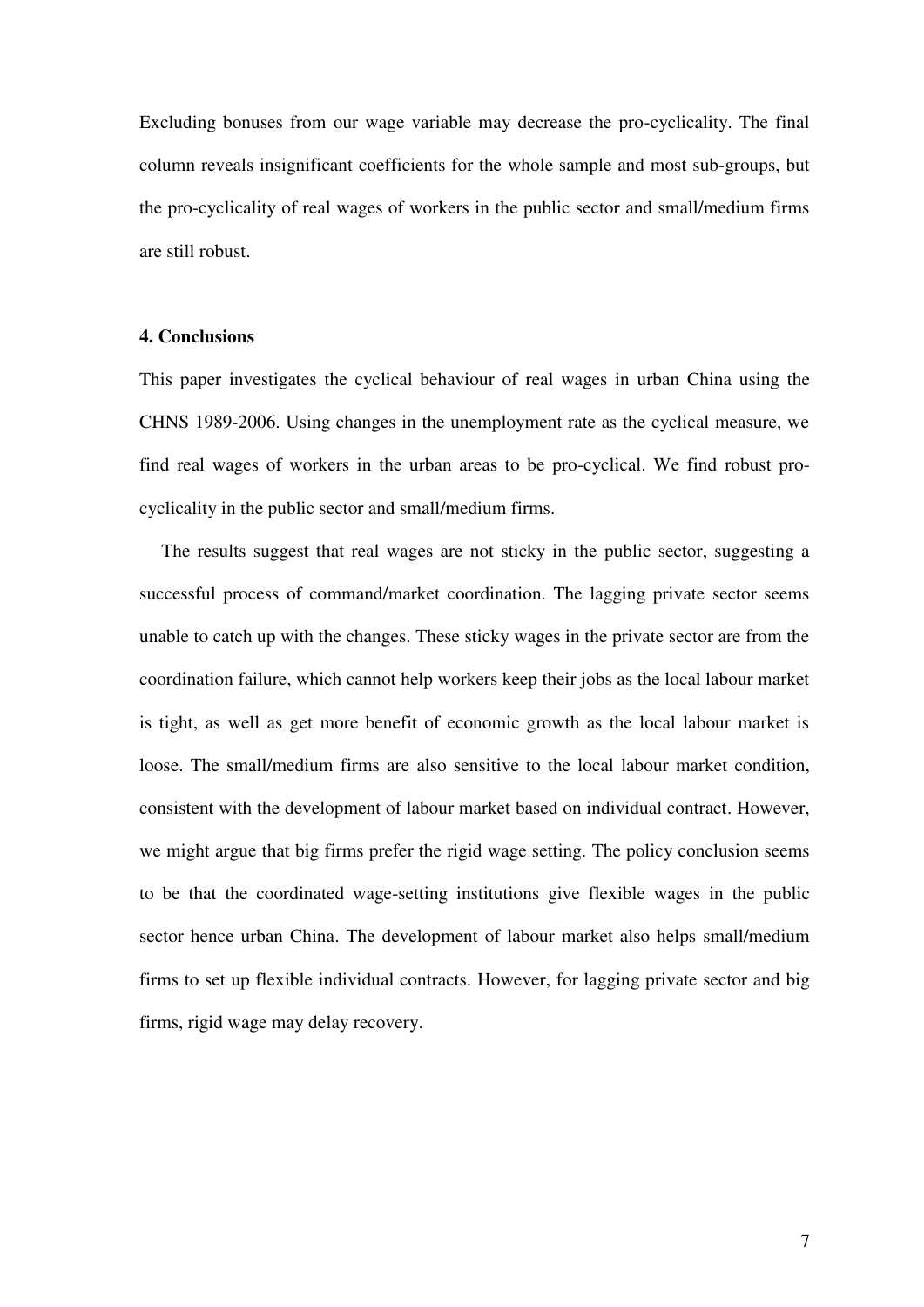#### **References**

- Appleton, S., Song, L., Xia, Q., 2005. Has China crossed the river? The evolution of wage structure in urban China during reform and retrenchment. Journal of Comparative Economics 33, 644-663.
- Ball, L., Romer, D., 1991. Sticky Prices as Coordination Failure. American Economic Review 81, 539-52.
- Devereux, P.J., 2001. The Cyclicality of Real Wages Within Employer-Employee Matches. Industrial and Labor Relations Review 54: 835-850.
- Devereux, P.J., and Hart, R. A., 2006. Real Wage Cyclicality of Job Stayers, Within-Company Job Movers, and Between-Company Job Movers. Industrial and Labor Relations Review 60: 105-119.
- Freeman, R. B., 2007. Labor Market Institutions Around the World. NBER Working Paper No. W13242.
- Lin, N., 1995. Local Market Socialism: Rural Reform in China. Theory and Society, 24: 301-354.
- Meng, X., Kidd, M. P., 1997. Labour market reform and the changing structure of wage determination in China's state sector during the 1980s. Journal of Comparative Economics 25: 403–421.
- Moulton, B R., 1986. Random Group Effects and the Precision of Regression Estimates. Journal of Econometrics 32: 385-397.
- Nee, V., 1996. The Emergence of a Market Society: Changing Mechanisms of Stratification in China. American Journal of Sociology 100: 908-949.
- Peng, F., and Siebert, W.S., 2008. Real Wage Cyclicality in Italy. LABOUR: Review of Labour Economics and Industrial Relations 22: 569-591.
- Peng, Y.S., 1992. Wage Determination in Rural and Urban China: A Comparison of Public and Private Industrial Sectors. American Sociological Review 57: 198-213.
- Sabin, L. (1999), "The development of urban labour markets: China's urban wage curve, 1980-92", Journal of Development Studies, 35(3), pp.134-52, February.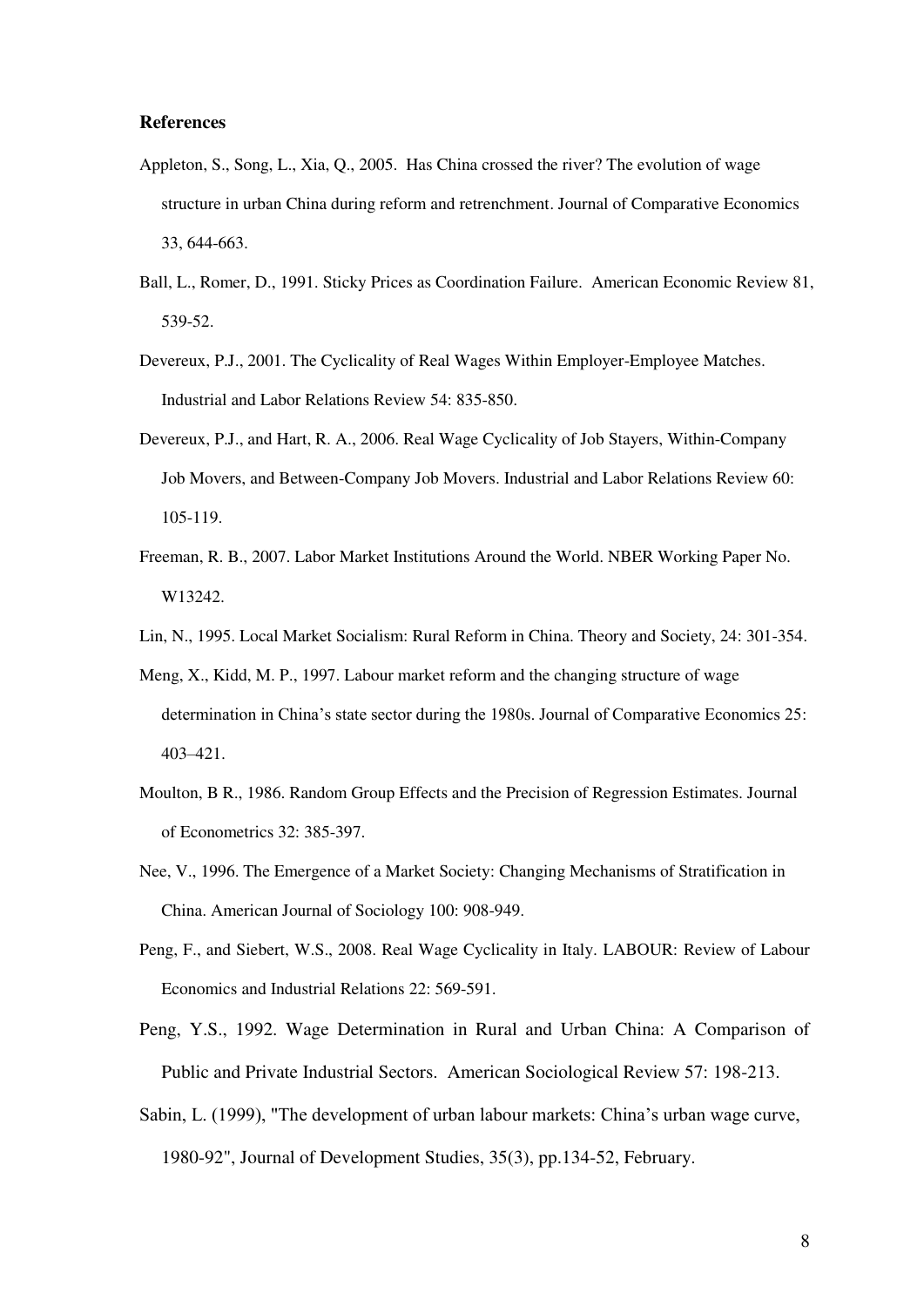Shin, D., 1994. Cyclicality of Real Wages Among Young Men. Economics Letters 46: 137-142.

- Solon, G., Barsky, R. , Parker, J. A., 1994. Measuring the Cyclicality of Real Wages: How Important Is Composition Bias? Quarterly Journal of Economics 109: 1-26.
- Solon, G., Whatley, W., Stevens, A., 1997. Wage Changes and Intracompany Job Mobility over the Business Cycle: Two Case Studies. Industrial and Labor Relations Review 50: 402-415.
- Song, L., 1990. Convergence: A Comparison of Township Firms and Local State Enterprises. p. 392-412 in China's Rural Industry: Structure, Development, and Reform, edited by W. A. Byrd and Q. Lin. London, England: Oxford University Press.
- Walder, A.G., 1986. Communist Neo-Traditionalism: Work and Authority in Chinese Industry. Berkeley and Los Angeles: University of California Press
- Wu, Z. M., 2004. Wage curve for urban China: A panel data approach. Applied Economics Letters 11: 425–428.